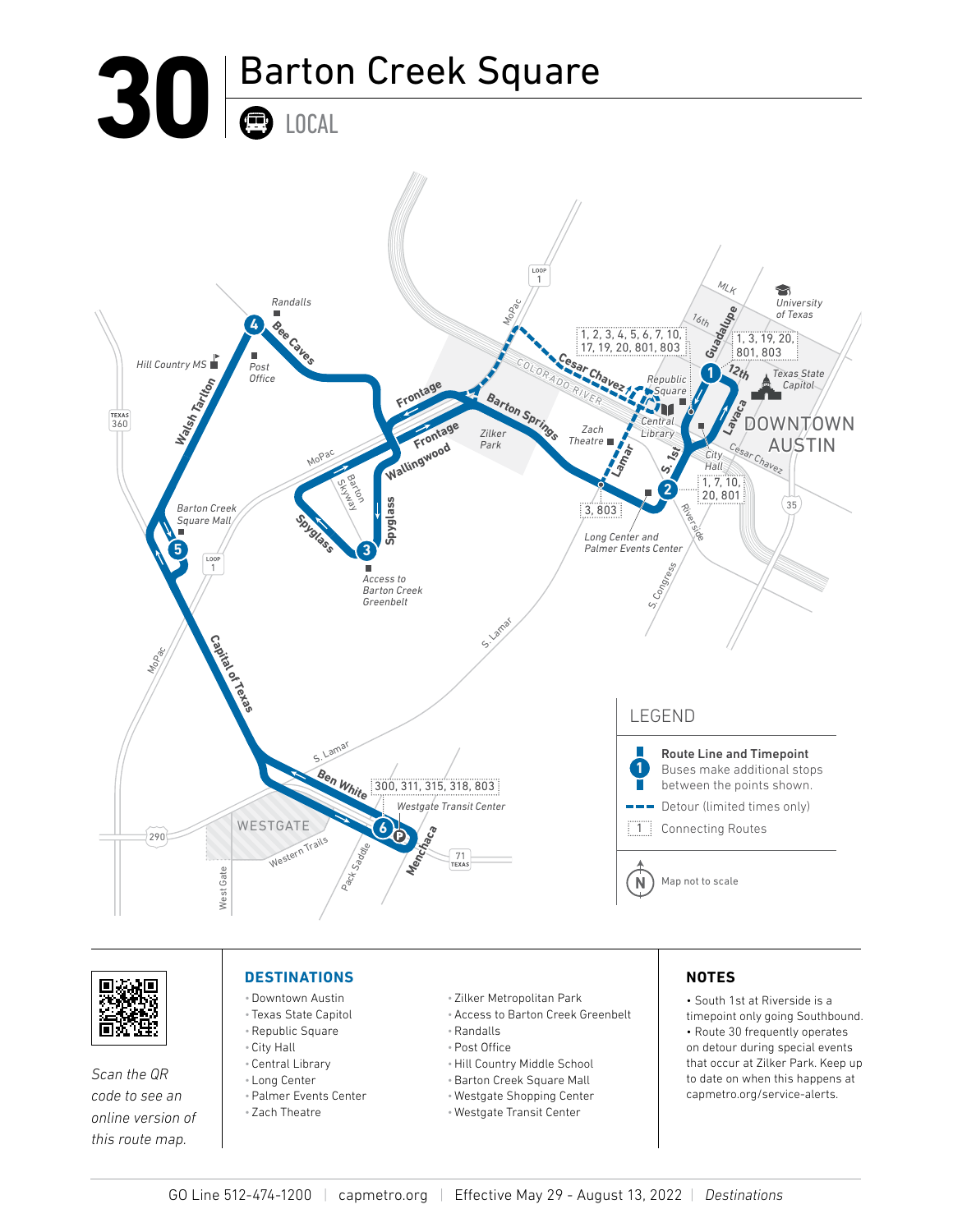| 30             |                                                              |                                      |                                        | WEEKDAYS/NORTHBOUND          |                    | 30            |                            |                                  |                                        |                   | WEEKDAYS/SOUTHBOUND                           |                                                                   |
|----------------|--------------------------------------------------------------|--------------------------------------|----------------------------------------|------------------------------|--------------------|---------------|----------------------------|----------------------------------|----------------------------------------|-------------------|-----------------------------------------------|-------------------------------------------------------------------|
| Neerbacke<br>6 | Transition Rep<br>Barton Creek<br>Square Creek<br>Barry<br>0 | Walsh Tartibon<br>at Bee Capies<br>Ø | Spieles<br>Barronsse<br>Monsie av<br>0 | Guadalupe<br>Tripped By<br>0 | I to Route Control | 12Hay<br>0    | Guadalta<br>South 1st<br>0 | Spieless of<br>at Riverside<br>0 | Walsh Tarribon<br>Barrent St. Bay<br>Ø | ar bee Capes<br>0 | Barton Creek<br>Square Creek<br>Neerback<br>G | Transit Competition<br><b>Bay R.</b><br>To Route<br><b>Garage</b> |
| 5:00           | 5:11                                                         | 5:19                                 | 5:27                                   | 5:45                         |                    | 5:20          | 5:27                       | 5:38                             | 5:46                                   | 5:53              | 6:01                                          |                                                                   |
| 5:35           | 5:46                                                         | 5:54                                 | 6:02                                   | 6:20                         |                    | 5:55          | 6:02                       | 6:13                             | 6:21                                   | 6:28              | 6:36                                          |                                                                   |
| 6:10           | 6:21                                                         | 6:29                                 | 6:37                                   | 6:55                         |                    | 6:30          | 6:37                       | 6:49                             | 6:58                                   | 7:05              | 7:15                                          |                                                                   |
| 6:45           | 6:57                                                         | 7:05                                 | 7:14                                   | 7:35                         |                    | 7:05          | 7:12                       | 7:24                             | 7:33                                   | 7:40              | 7:50                                          |                                                                   |
| 7:25           | 7:37                                                         | 7:45                                 | 7:54                                   | 8:15                         |                    | 7:40          | 7:47                       | 7:59                             | 8:08                                   | 8:15              | 8:25                                          |                                                                   |
| 8:05           | 8:17                                                         | 8:25                                 | 8:34                                   | 8:55                         |                    | 8:20          | 8:27                       | 8:39                             | 8:48                                   | 8:55              | 9:05                                          |                                                                   |
| 8:45           | 8:57                                                         | 9:05                                 | 9:14                                   | 9:35                         |                    | 9:05          | 9:12                       | 9:24                             | 9:32                                   | 9:38              | 9:47                                          |                                                                   |
| 9:19           | 9:37                                                         | 9:45                                 | 9:54                                   | 10:15                        |                    | 9:45          | 9:52                       | 10:04                            | 10:12                                  | 10:18             | 10:27                                         |                                                                   |
| 9:55           | 10:07                                                        | 10:15                                | 10:23                                  | 10:41                        |                    | 10:21         | 10:28                      | 10:40                            | 10:48                                  | 10:54             | 11:03                                         |                                                                   |
| 10:35          | 10:47                                                        | 10:55                                | 11:03                                  | 11:21                        |                    | 10:47         | 10:54                      | 11:06                            | 11:14                                  | 11:20             | 11:29                                         |                                                                   |
| 11:15          | 11:27                                                        | 11:35                                | 11:43                                  | 12:01                        |                    | 11:27         | 11:34                      | 11:46                            | 11:54                                  | 12:00             | 12:09                                         |                                                                   |
| 11:50          | 12:02                                                        | 12:10                                | 12:18                                  | 12:36                        |                    | 12:07         | 12:14                      | 12:26                            | 12:34                                  | 12:40             | 12:49                                         |                                                                   |
| 12:25          | 12:37                                                        | 12:45                                | 12:53                                  | 1:11                         |                    | 12:42         | 12:49                      | 1:01                             | 1:09                                   | 1:15              | 1:24                                          |                                                                   |
| 1:00           | 1:12                                                         | 1:20                                 | 1:28                                   | 1:46                         |                    | 1:17          | 1:24                       | 1:36                             | 1:44                                   | 1:50              | 1:59                                          |                                                                   |
| 1:35           | 1:47                                                         | 1:55                                 | 2:04                                   | 2:24                         |                    | 1:52          | 2:01                       | 2:14                             | 2:23                                   | 2:30              | 2:40                                          |                                                                   |
| 2:10           | 2:22                                                         | 2:30                                 | 2:39                                   | 2:59                         |                    | 2:30          | 2:39                       | 2:52                             | 3:01                                   | 3:08              | 3:18                                          |                                                                   |
| 2:50           | 3:02                                                         | 3:10                                 | 3:19                                   | 3:39                         |                    | 3:05          | 3:14                       | 3:27                             | 3:36                                   | 3:43              | 3:53                                          |                                                                   |
| 3:30           | 3:42                                                         | 3:50                                 | 3:59                                   | 4:19                         |                    | 3:45          | 3:54                       | 4:07                             | 4:16                                   | 4:23              | 4:33                                          |                                                                   |
| 4:10           | 4:22                                                         | 4:30                                 | 4:39                                   | 4:59                         |                    | 4:25          | 4:34                       | 4:47                             | 4:56                                   | 5:03              | 5:13                                          |                                                                   |
| 4:45           | 4:57                                                         | 5:05                                 | 5:14                                   | 5:34                         |                    | 5:05          | 5:14                       | 5:27                             | 5:36                                   | 5:43              | 5:53                                          |                                                                   |
| 5:25           | 5:37                                                         | 5:45                                 | 5:54                                   | 6:14                         |                    | 5:45          | 5:54                       | 6:07                             | 6:16                                   | 6:23              | 6:33                                          |                                                                   |
| 6:05           | 6:17                                                         | 6:25                                 | 6:34                                   | 6:54                         |                    | 6:25          | 6:34                       | 6:47                             | 6:56                                   | 7:03              | 7:13                                          |                                                                   |
| 6:45           | 6:56                                                         | 7:03                                 | 7:11                                   | 7:29                         |                    | 7:00          | 7:07                       | 7:18                             | 7:26                                   | 7:32              | 7:41                                          |                                                                   |
| 7:25           | 7:36                                                         | 7:43                                 | 7:51                                   | 8:09                         |                    | 7:35          | 7:42                       | 7:53                             | 8:01                                   | 8:07              | 8:16                                          |                                                                   |
| 8:00           | 8:11                                                         | 8:18                                 | 8:26                                   | 8:44                         |                    | 8:15          | 8:22                       | 8:33                             | 8:41                                   | 8:47              | 8:56                                          |                                                                   |
| 8:35           | 8:46                                                         | 8:53<br>9:28                         | 9:01                                   | 9:19                         |                    | 8:50          | 8:57<br>9:32               | 9:08<br>9:43                     | 9:16                                   | 9:22<br>9:57      | 9:31                                          |                                                                   |
| 9:10<br>9:45   | 9:21<br>9:56                                                 | 10:03                                | 9:36<br>10:11                          | 9:54<br>10:29                |                    | 9:25<br>10:00 | 10:07                      | 10:18                            | 9:51<br>10:26                          | 10:32             | 10:06<br>10:41                                |                                                                   |
| 10:20          | 10:31                                                        | 10:38                                | 10:46                                  | 11:04                        | G                  | 10:35         | 10:42                      | 10:53                            | 11:01                                  | 11:07             | 11:16                                         | G                                                                 |
|                |                                                              |                                      |                                        |                              |                    |               |                            |                                  |                                        |                   |                                               |                                                                   |

**10:55 11:06 11:13 11:21 11:39** G